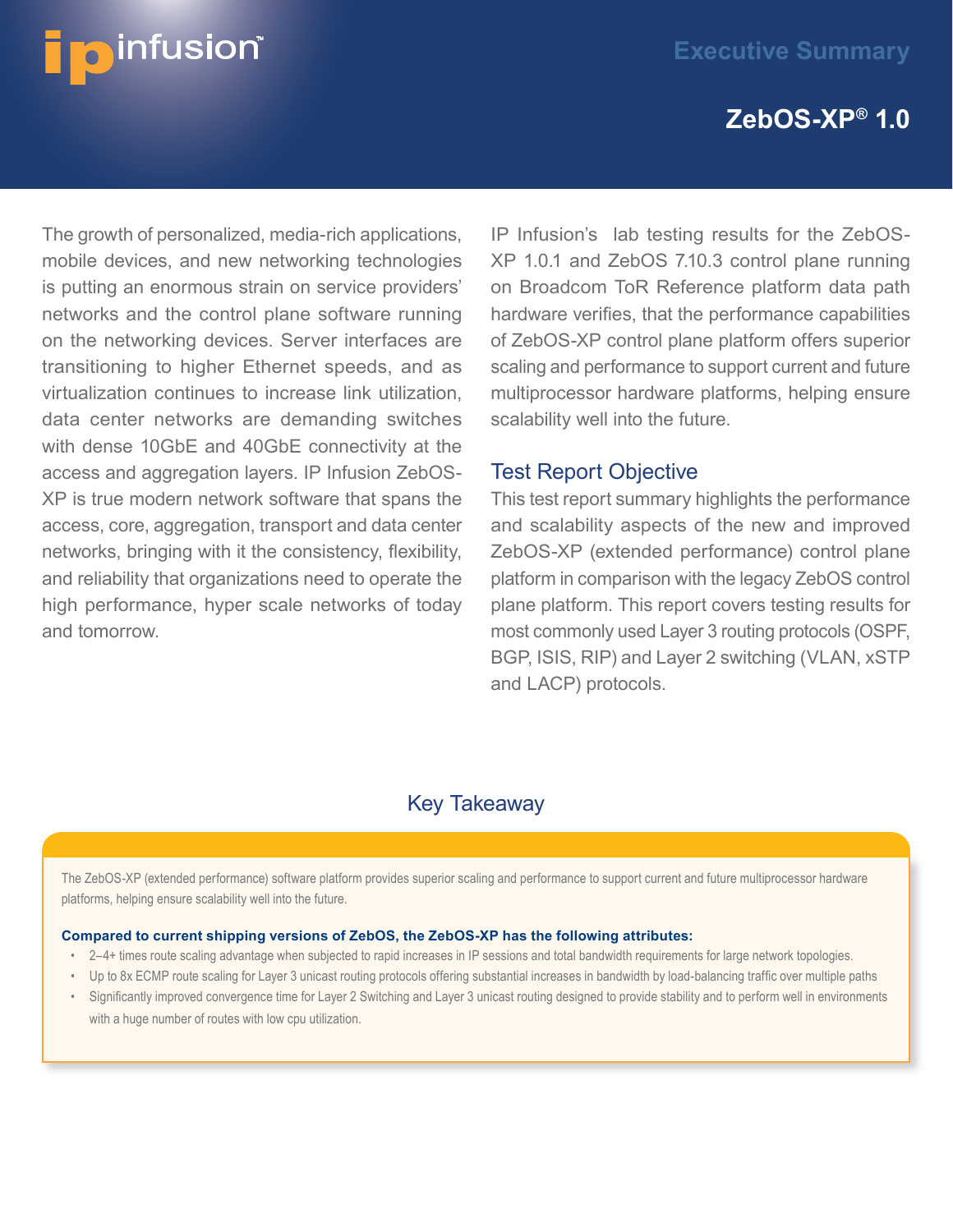### How We Did It

With support for up to 100+ 10GbE ports and full flexibility in configuring 10GbE/40GbE ports, the StrataXGS® Trident switch series can be used to build highly scalable, feature-rich, blade switch, top-of-rack (ToR) switches, and aggregation equipment to enable cloud-scale networking. This performance test report uses, Broadcom ToR reference design with Trident + switching chipset for the data plane forwarding, to do the performance comparison study between ZebOS 7.10.3 and ZebOS XP 1.0.1

#### **Test Environment and associated Device Under Test Configurations**

#### **DUT**: Broadcom Trident+

 CPU: FreeScale 1 GHz (Single Core) configuration Memory: 512 MB

**OS and Kernel Information:** Linux tplus3 2.6.27.39-WR3.0.2ax\_standard ppc GNU/Linux, AMP KERNEL.

**Supporting Test Device:** IXIA

Test Topology Used:



### Figure 1 Layer-3 Test Bed Topology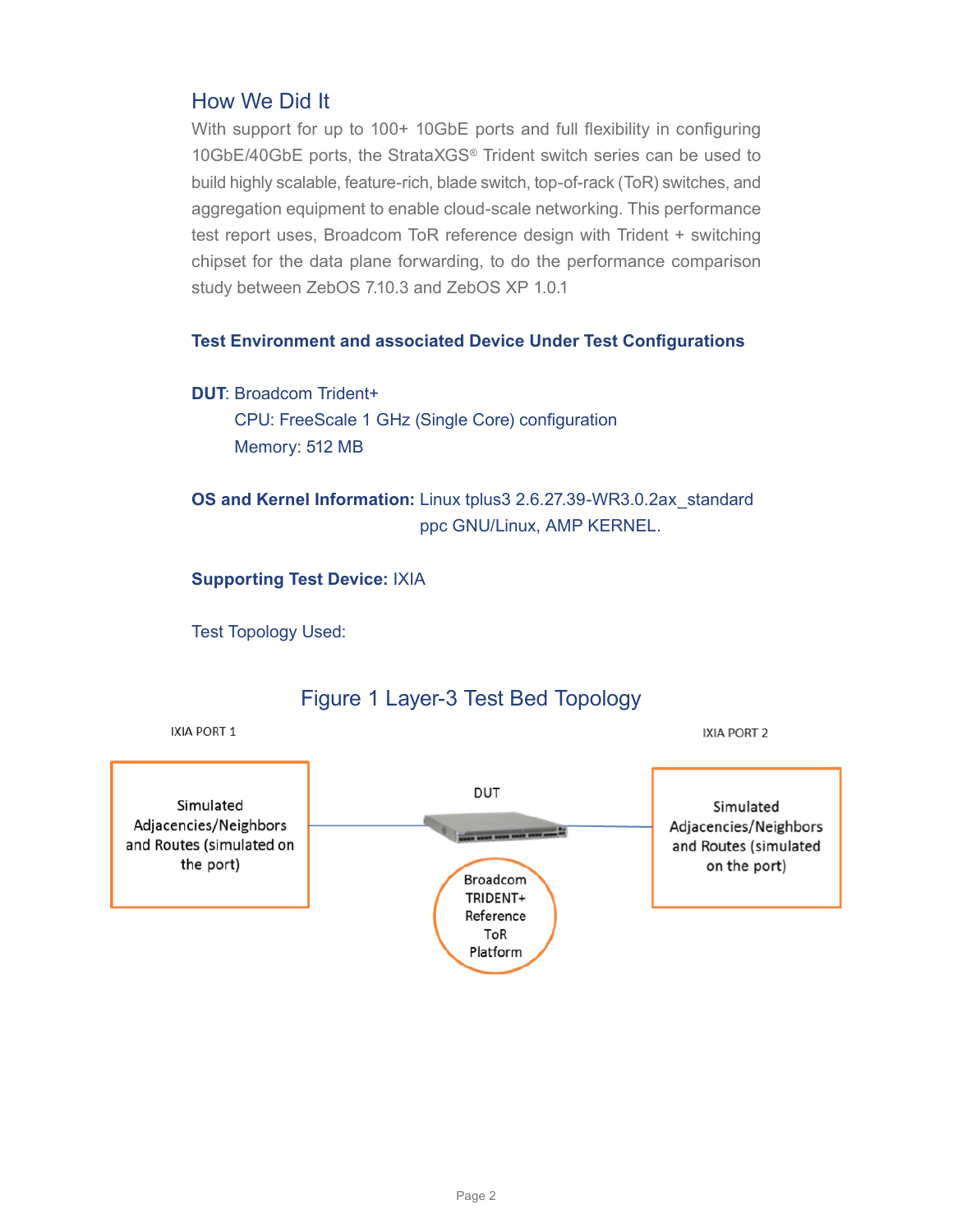## Topology Considerations (Layer 3):

- For testing OSPF, the DUT and the OSPF Adjacencies (on IXIA) are all configured as part of Backbone Area.
- For testing BGP, the DUT and the BGP Neighbors (on IXIA) are all configured in different Autonomous Systems (EBGP Neighbors).
- For testing ISIS, the DUT and the ISIS Adjacencies (on IXIA) are all configured as L1-L2 Routers.



## Figure 2 Layer 2 Test Bed Topology

## Topology Considerations (Layer 2):

- For testing VLAN, stand-alone DUT has been used. VLANs were created using the CLI on DUT.
- For testing xSTP, DUTs are connected with four back to back links.
- For testing LACP, DUTs are connected with eight back to back links (on IXIA)